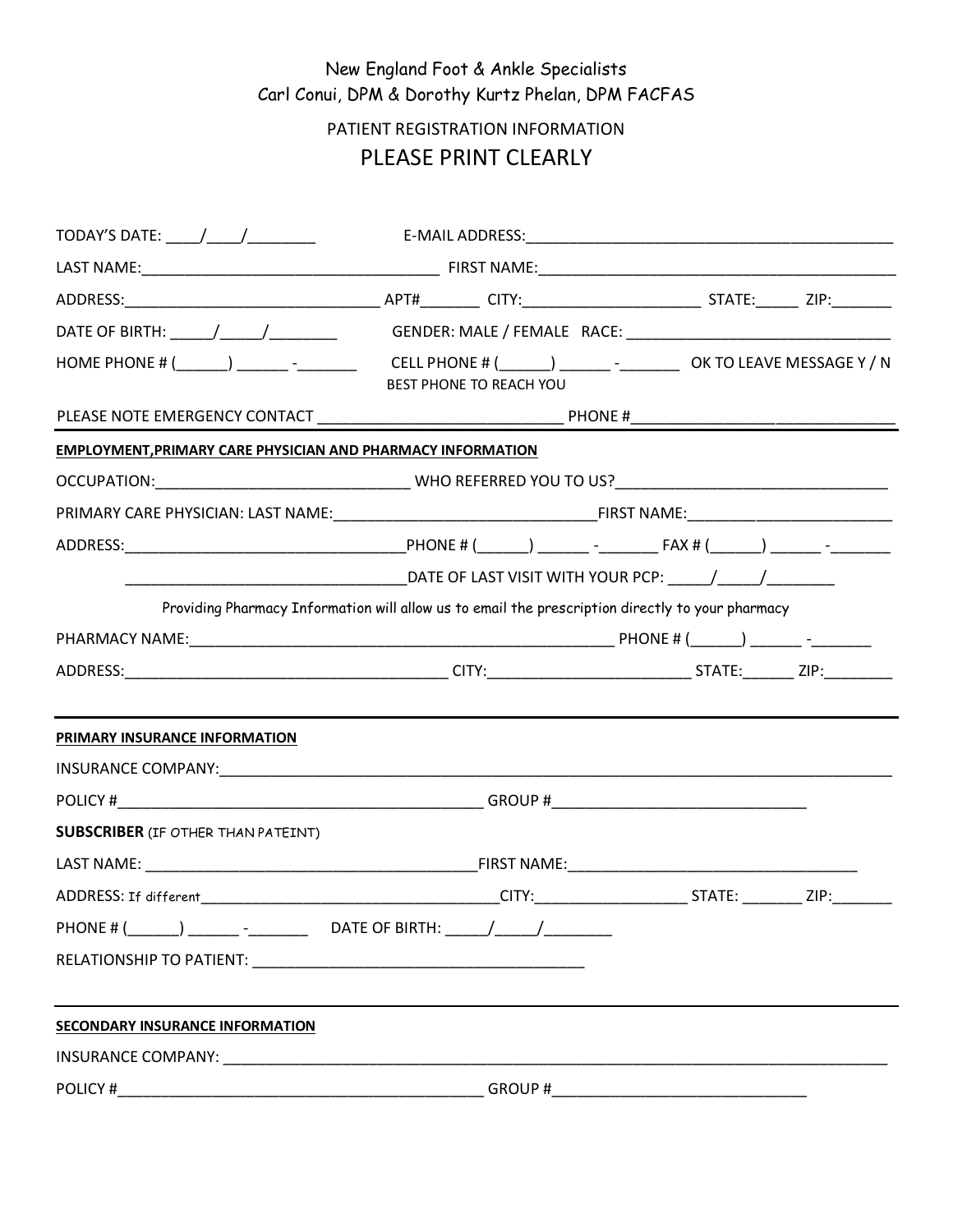| WHAT IS THE CHIEF COMPLAINT? |  |
|------------------------------|--|
|                              |  |

|                                                     |                                     |                                                                                                                | <b>ONSET OF PROBLEM</b>        |
|-----------------------------------------------------|-------------------------------------|----------------------------------------------------------------------------------------------------------------|--------------------------------|
| ARE THERE ANY OTHER FOOT OR LEG PROBLEMS?           |                                     |                                                                                                                |                                |
| <b>FORMER PODIATRIST:</b>                           |                                     |                                                                                                                | LAST VISIT DATE:               |
|                                                     |                                     | Mark the scale to indicate your average pain due to your foot and ankle condition                              |                                |
| No Pain<br>$\mathbf 0$                              | $\mathbf{1}$<br>$\overline{2}$<br>3 | 4<br>5.<br>6<br>$\overline{7}$<br>8<br>9<br>10                                                                 | Severe Pain                    |
| How is your general health?                         | $\Box$ Good                         | Fair<br>Poor                                                                                                   |                                |
| Are you taking any Medication at the present time?  |                                     |                                                                                                                |                                |
|                                                     |                                     |                                                                                                                |                                |
|                                                     |                                     |                                                                                                                |                                |
|                                                     |                                     |                                                                                                                |                                |
| Allergies (Please check all that apply)             |                                     |                                                                                                                |                                |
| No Known Drug Allergies                             | Cortisone                           | Latex                                                                                                          | Sulfa                          |
| <b>Adhesive Tape</b>                                | Demerol                             | <b>Local Anestehtics</b>                                                                                       | Other                          |
| Aspirin                                             | Iodine                              | Novocain                                                                                                       |                                |
| Codeine                                             | IV Dye                              | Penicillin                                                                                                     |                                |
| Past Medical History (Please check all that apply)  |                                     |                                                                                                                |                                |
| Acid Reflux (Gerd                                   |                                     | AIDS/HIV                                                                                                       | Anemia                         |
| Arthritis/Osteoarthritis                            |                                     | Arthritis/Rheumatoid                                                                                           | Asthma                         |
| <b>Back Problems</b>                                |                                     | <b>Bleeding Disorder</b>                                                                                       | Broken Bones (in foot or legs) |
| Cancer                                              |                                     | Cramps or numbness (in foot or legs)                                                                           | Depression                     |
| Dermatologic Condition (Skin)                       |                                     | <b>Diabetes</b>                                                                                                | DVT (Blood Clot in leg)        |
| Epilepsy                                            |                                     | Emphysema/COPD                                                                                                 | Fibromyalgia                   |
| Gout                                                |                                     | Heart Disease                                                                                                  | <b>Hepatitis</b>               |
| <b>High Blood Pressure</b>                          |                                     | High Cholesterol                                                                                               | Kidney Trouble                 |
| Liver Disease/Hepatitis/Cirrhosis                   |                                     | <b>Multiple Sclerosis</b>                                                                                      | Osteoporosis                   |
| Parkinson's                                         |                                     | Peripheral Arterial Disease                                                                                    | Peripheral Neuropathy          |
| Phlebitis                                           |                                     | Raynaud's Disease                                                                                              | <b>Rhematoid Arthritis</b>     |
| Sickle Cell Anemia/Trait                            |                                     | Sleep Apnea                                                                                                    | Stroke                         |
| Thyroid Condition                                   |                                     | Varicose Veins                                                                                                 | Other _______________          |
|                                                     |                                     |                                                                                                                | SHOE SIZE: ____________        |
| Have your ever been hospitalized: ______ Yes ______ |                                     | No                                                                                                             |                                |
|                                                     |                                     |                                                                                                                |                                |
|                                                     |                                     | Alcohol consumption Light Moderate Heavy None                                                                  |                                |
|                                                     |                                     | Have you ever had surgery: ______Yes ______No If YES, what type of surgery and when __________________________ |                                |
| Is there a family history of:                       |                                     |                                                                                                                |                                |
|                                                     |                                     | DIABETES YES NO HEART DISEASE YES NO CANCER YES                                                                | NO                             |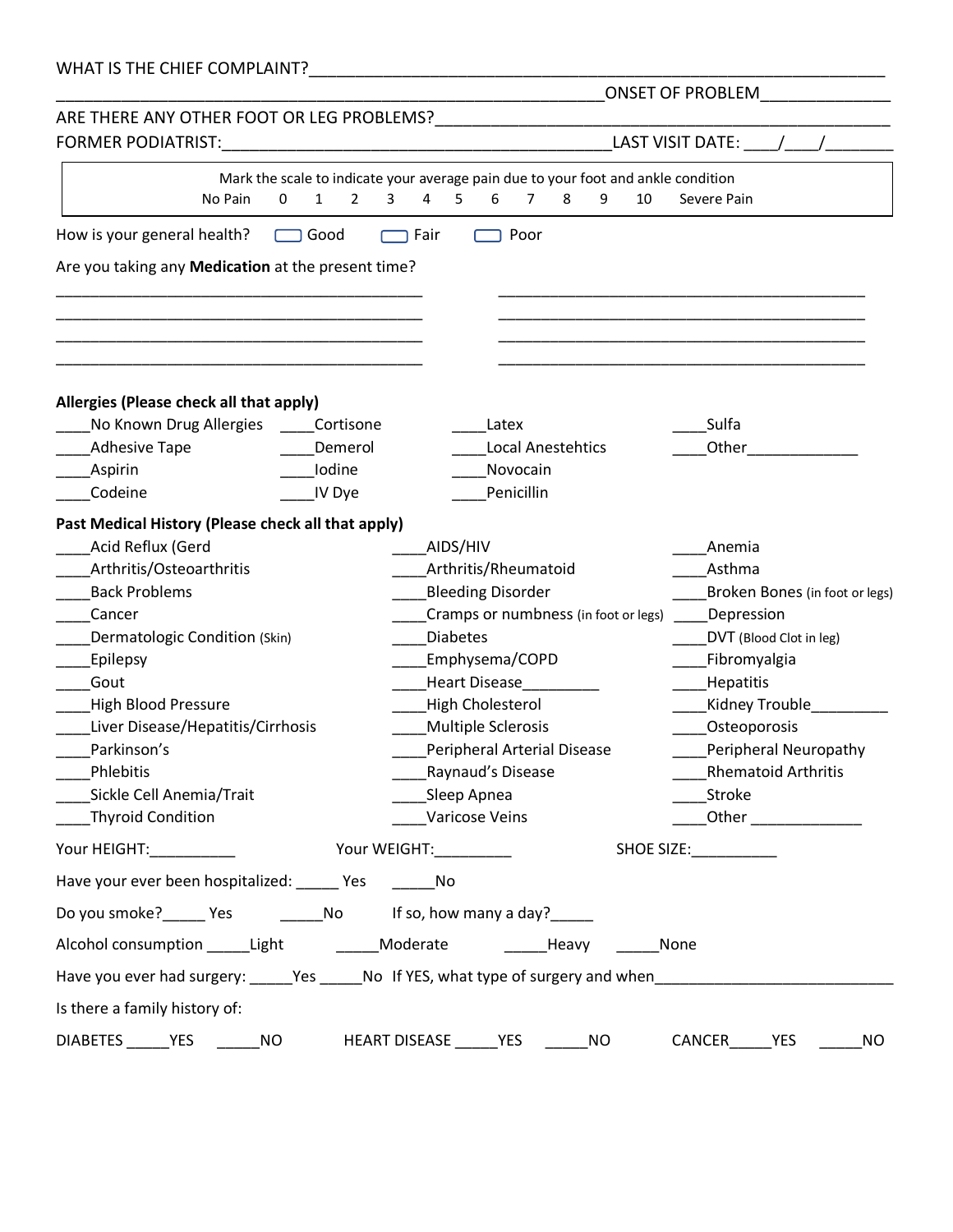| IS THIS AN INJURY ______ YES ________ NO                   |                    |
|------------------------------------------------------------|--------------------|
|                                                            |                    |
| HAVE YOU SOUGHT OTHER MEDICAL ADVICE: _____ YES _______ NO |                    |
| IF THIS IS A WORKERS COMP CASE:                            |                    |
|                                                            |                    |
|                                                            |                    |
|                                                            |                    |
|                                                            |                    |
|                                                            |                    |
|                                                            |                    |
| IF THIS ANY OTHER INJURY PLEASE PROVIDE                    |                    |
|                                                            |                    |
|                                                            |                    |
|                                                            |                    |
|                                                            |                    |
|                                                            |                    |
|                                                            |                    |
|                                                            |                    |
|                                                            |                    |
|                                                            |                    |
|                                                            | <b>APPROX DATE</b> |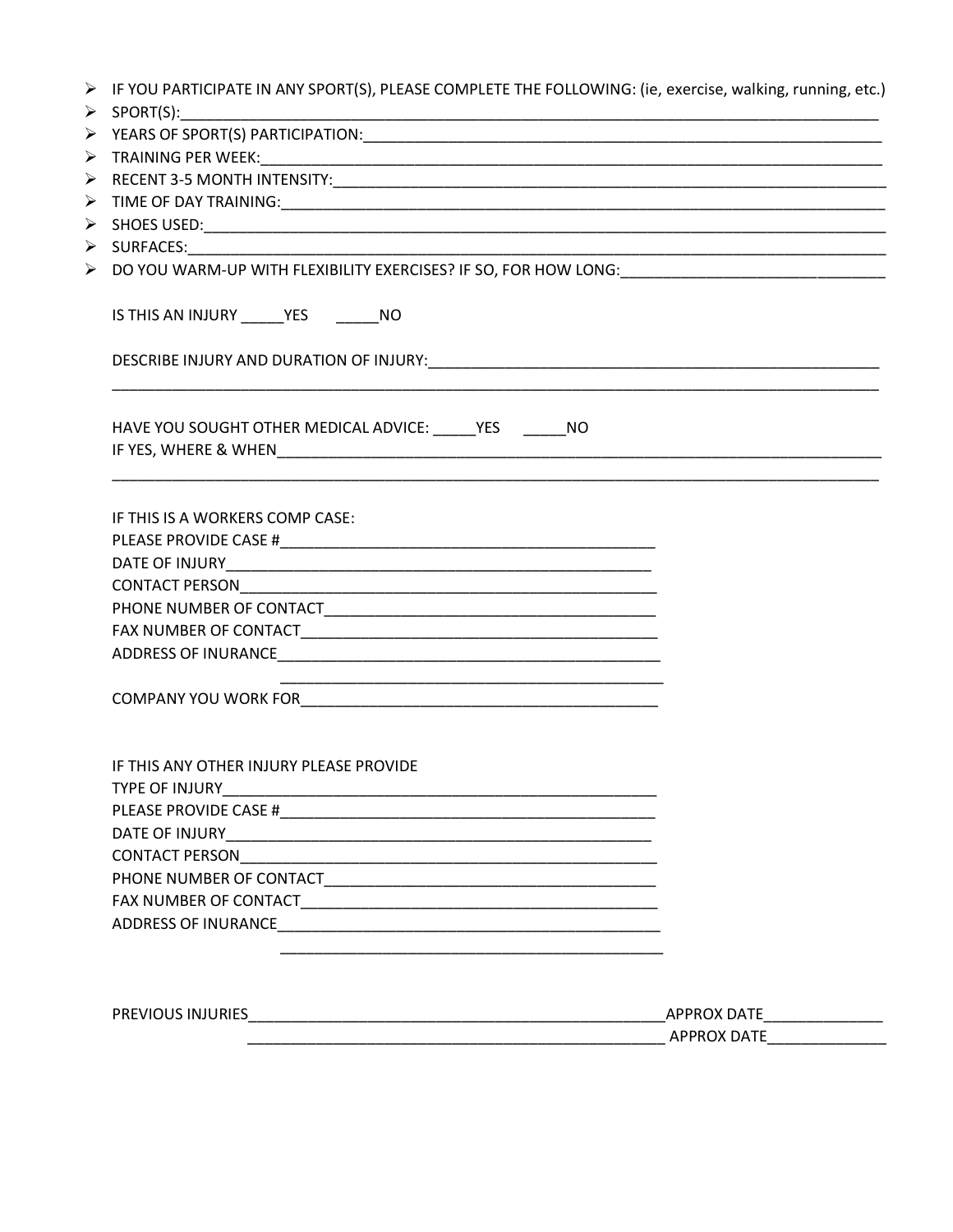## RECEIPT OF NOTICE OF PRIVACY PRACTICES

Acknowledgement of receipt of Notice of Privacy Practices

I acknowledge that I was provided a copy of the Notice of Privacy Practices and that I have read (or had the opportunity to read, If I so chose) and understood the notice.

**Patient Name:**\_\_\_\_\_\_\_\_\_\_\_\_\_\_\_\_\_\_\_\_\_\_\_\_\_\_\_\_\_\_\_\_\_\_\_\_\_\_\_\_\_\_\_\_\_\_\_\_\_\_\_\_\_

(Please Print)

**Date:**\_\_\_\_\_\_\_\_\_\_\_\_\_\_\_\_\_\_\_\_\_

Parent or Authorized Representative:\_\_\_\_\_\_\_\_\_\_\_\_\_\_\_\_\_\_\_\_\_\_\_\_\_\_\_\_\_\_\_\_\_\_\_\_\_\_\_\_\_\_\_\_\_\_ (If applicable)

 $\boldsymbol{\chi}$  Signature:

Assignment of Benefits:

I, the undersigned have health insurance. I assign directly to: Brian D Tedesco, DPM & George A Abboud, DPM Dba/New England Foot & Ankle Specialists, all medical benefits, If any, otherwise payable to me for services rendered. I understand that I am financially responsible for all charges whether or not paid by insurance. I hereby authorize the doctor to release all information necessary to secure the payment of benefits. I authorize the use of this signature on all of my insurance submissions whether manual or electronic to any insurance I have at this point or in the future.

**XSignature:\_\_\_\_\_\_\_\_\_\_\_\_\_\_\_\_\_\_\_\_\_\_\_\_\_\_\_\_\_\_\_\_\_\_\_\_\_\_\_\_\_\_\_\_\_\_\_\_\_\_\_\_\_\_\_\_\_\_\_ Date:\_\_\_\_\_\_\_\_\_\_\_\_\_\_\_\_**

MEDICAL RELEASE AUTHORIZATION

I give permission to release my medical information to: (such as a family member, friend, other doctor, etc.)

|                     | (First & Last Name)                                                                                                  |       |
|---------------------|----------------------------------------------------------------------------------------------------------------------|-------|
| 2.                  |                                                                                                                      |       |
|                     | (First & Last Name)                                                                                                  |       |
| 3.                  |                                                                                                                      |       |
|                     | (First & Last Name)                                                                                                  |       |
| $\bm{X}$ Signature: | <u> 1980 - Jan Stein Stein Stein Stein Stein Stein Stein Stein Stein Stein Stein Stein Stein Stein Stein Stein S</u> | Date: |